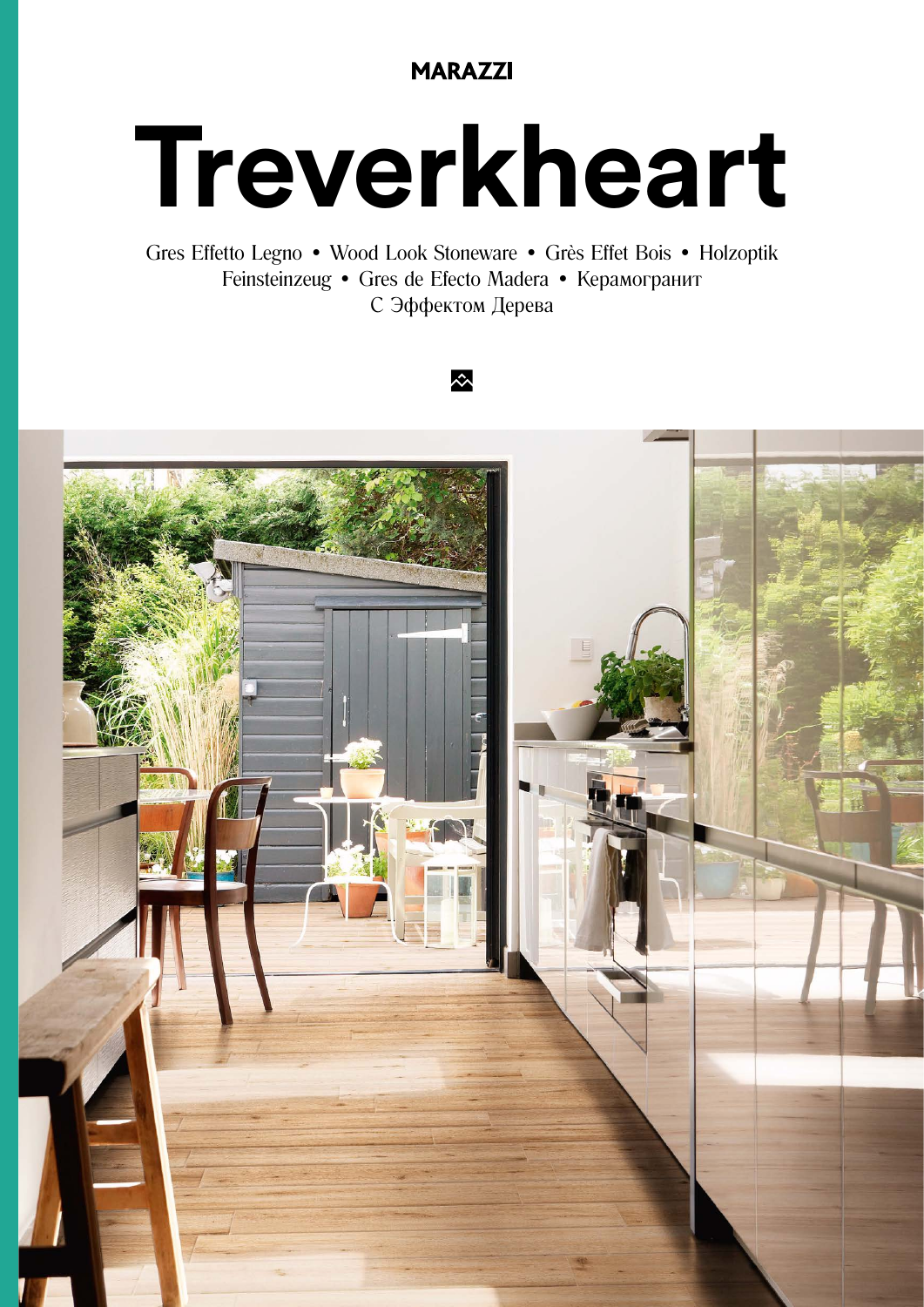- **Cover M15S** Treverkheart Beige 15x90 **M161** Treverkheart Beige Grip 15x90
- **1 M15U** Treverkheart Taupe 15x90
- **2 M15R** Treverkheart White 15x90
- **3 M15T** Treverkheart Brown 15x90 **M162** Treverkheart Brown Grip 15x90
- **4 M15T** Treverkheart Brown 15x90 **M035** Bricco Bianco 7x28
- **5 M15V** Treverkheart Grey 15X90



# **Treverkheart**

Superfici in gres porcellanato dalla forte personalità, ispirate alla naturalezza del rovere stagionato con nodi e venature evidenti, declinate in 5 tonalità nel formato 15x90 cm. La collezione Treverheart è ideale per spazi flessibili e funzionali anche con soluzioni di continuità tra indoor e outdoor, grazie alla finitura per esterno disponibile nei colori Beige, Brown e Grey.

Porcelain stoneware surfaces with a strong personality, inspired by the natural beauty of seasoned oak, with obvious knots and vein patterns, in 5 shades in the 15x90 cm size. The Treverkheart collection is ideal for flexible, functional spaces, also with seamless continuity between indoors and outdoors, thanks to the outdoor finish in the Beige, Brown and Grey colours.

Des surfaces en grès cérame de caractère, naturellement inspirées du chêne sec, avec des nœuds et des veines bien visibles, déclinées en 5 couleurs dans le format 15x90 cm. La collection Treverkheart permet de composer des espaces éclectiques et pratiques, y compris avec une continuité visuelle entre indoor et outdoor, grâce à la finition pour extérieur disponible en Beige, Brown et Grey.

Prägnante Flächenbeläge aus Feinsteinzeug, inspiriert von abgelagertem Eichenholz mit deutlichen Asteinschlüssen und Maserungen. In 5 Farben и Grey. im Format 15x90 cm. Die Kollektion Treverkheart ist ideal für flexible, funktionelle Raumkonzepte. Dank der Outdoor-Oberfläche in den Farben Beige, Brown und Grey eignet sie sich auch für die einheitliche Gestaltung von Innen- und Außenbereich.

Superficies de gres porcelánico de marcada personalidad, inspiradas en la naturaleza del roble curado, con nudos y vetas evidentes, articuladas en cinco tonalidades en el formato de 15 x 90 cm. La colección Treverkheart resulta ideal para espacios flexibles y funcionales, como también para dar continuidad entre interiores y exteriores, gracias al acabado para superficies al aire libre, disponible en los colores Beige, Brown y Grey.

Керамогранитная плитка с выраженным характером, вдохновленная натуральностью выдержанного дуба с заметными сучками и рисунком, предлагается в 5 расцветках форматом 15x90 см. Коллекция Treverkheart великолепно подходит для универсальных и функциональных пространств, также при выборе решений с одинаковым оформлением интерьеров и экстерьеров благодаря отделке для наружных пространств, доступной в цветах Beige, Brown